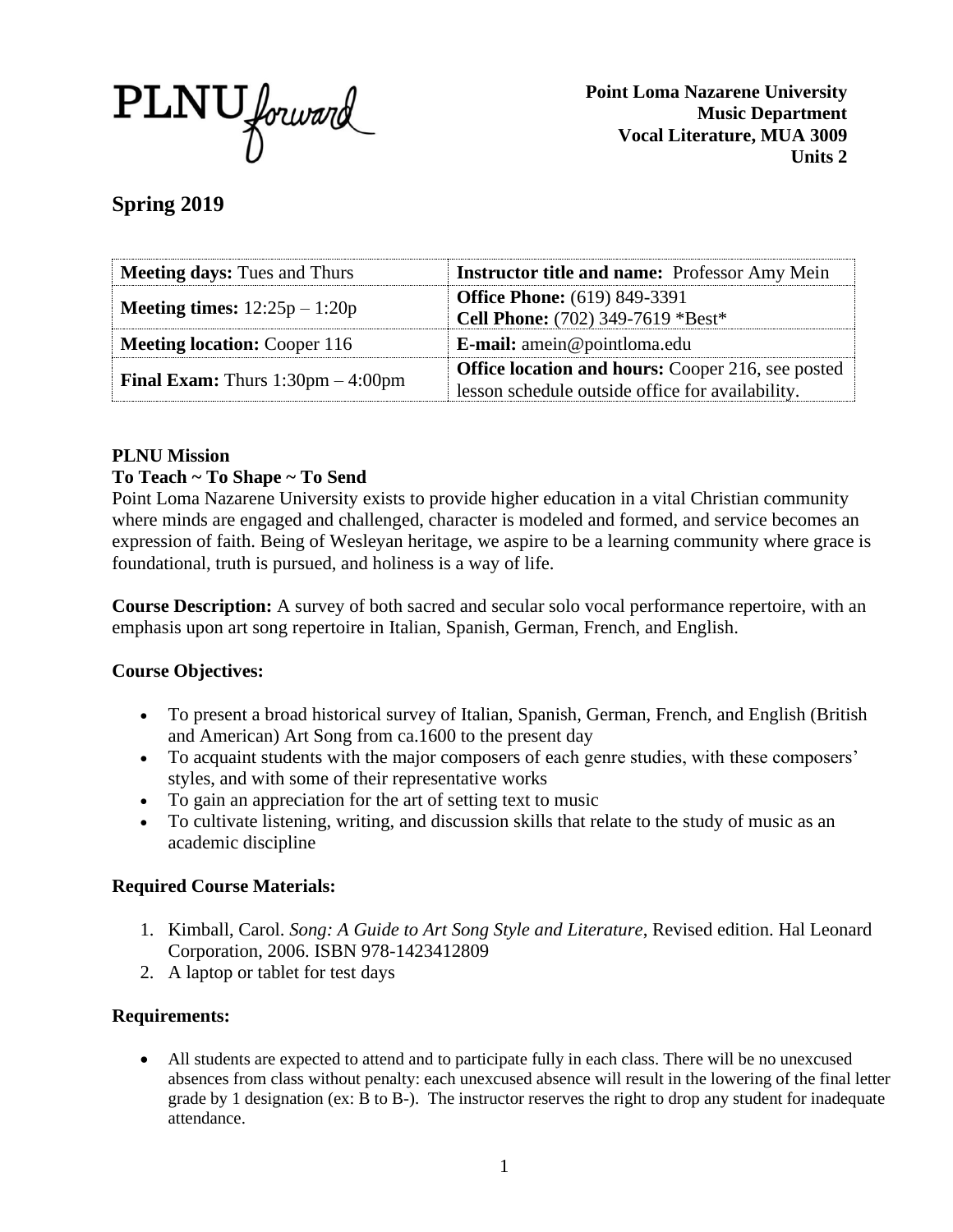- Excused absences may be granted in the case of illness or otherwise, if the instructor is notified before class time. However, prior notification does not automatically excuse every absence. The instructor will respond to each notice to indicate whether a student's absence is excused or not. Please note that more than two excused absences for illness will not be allowed without a doctor's note.
- Students are expected to complete the written assignment on time and with diligence. Late submission will be considered for partial credit only.
- Students are expected to follow the daily course calendar and to prepare accordingly for each class.

### **EVALUATION**:

#### **Method of Instruction:**

- Reading: Students are expected to read entries in the textbook and occasionally online through PLNU's subscription to Oxford Music Online, found via the Library database list. Readings will pertain to individual composers to be studied before the class period in which the composer and compositions are to be discussed.
- Listening: All songs will be heard in class during regular meetings. Students are encouraged to listen to the songs played and discussed in class in preparation for listening portion of the exams. Recordings of all songs can be found on Canvas.
- Paper: Students will write a 5-7 page paper on a topic that they will choose from a list of options provided by the instructor.

#### **Grading Procedures:**

| Italian & Spanish Test           | 10%  |
|----------------------------------|------|
| <b>German Test</b>               | 20%  |
| <b>French Test</b>               | 15%  |
| <b>English and American Test</b> | 15%  |
| <b>Writing Assignment</b>        | 20%  |
| <b>Class Participation</b>       | 20%  |
|                                  | 100% |

### **1. Class Participation:** 20%

This vocal literature course is designed as an in-class learning experience. Students must be present on a regular basis in order to encounter and explore the music and poetry.

#### **2. Tests:** 60%

Test may include some or all of the following: listening identification, matching, short answer, score identification, and score identification.

### **3. Writing Assignment:** 20%

Students will choose from a list of topics to explore in a 5-7 page paper (1500-2100 words). Grading will be based on content and structure.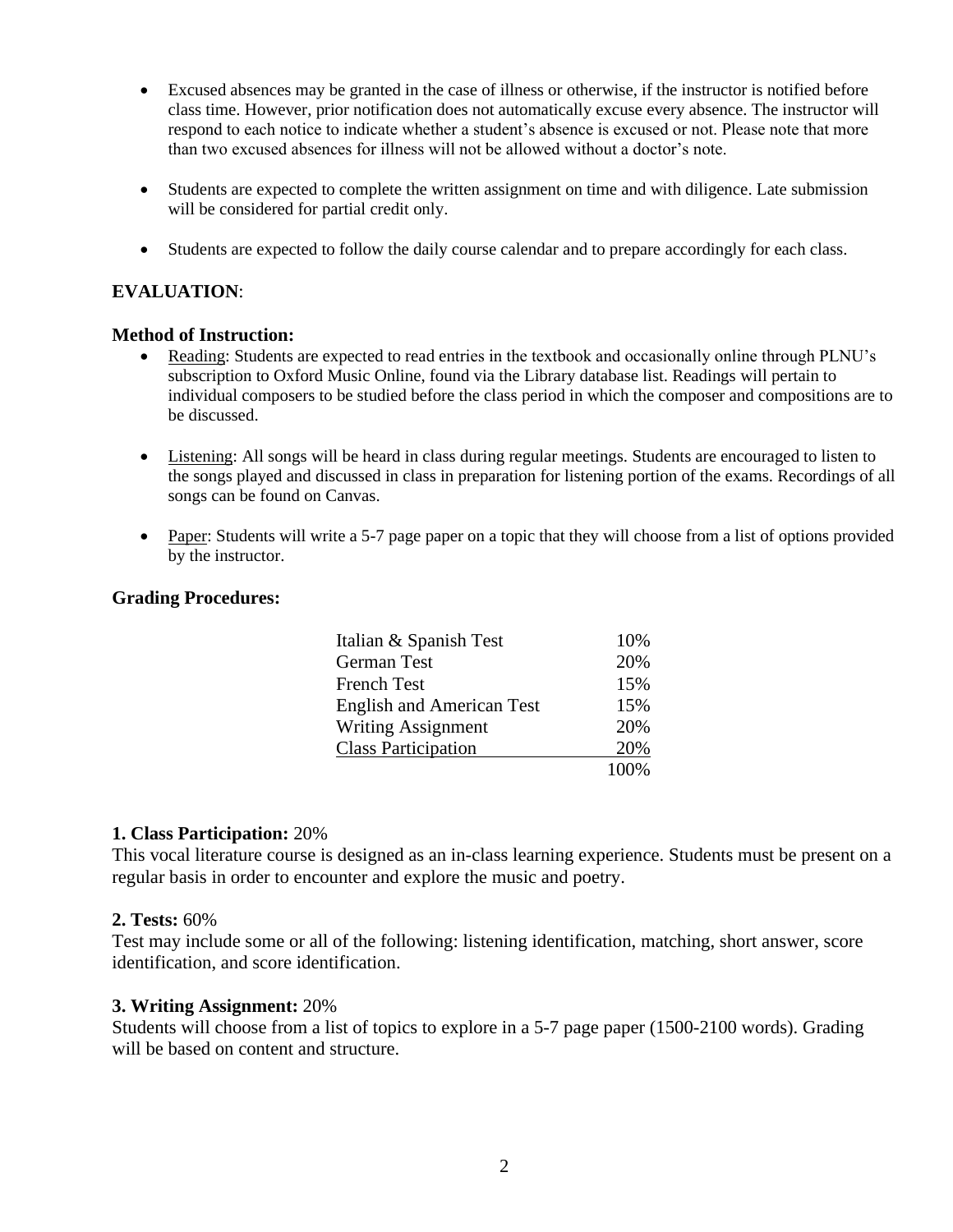# **Grading scale:**

| ۱A           | 93%-100% |
|--------------|----------|
|              | 90%-92%  |
| 'IB          | 87%-89%  |
| <b>B</b>     | 83%-86%  |
| <sup>B</sup> | 80%-82%  |
|              | 77%-79%  |

| C            | 73%-76%      |
|--------------|--------------|
| $\mathsf{C}$ | 70%-72%      |
|              | 67%-69%      |
|              | 63%-66%      |
|              | 60%-62%      |
| F            | $0\% - 59\%$ |

**ATTENDANCE POLICY:** All students are expected to attend and to participate fully in each class. There will be no unexcused absences from class without penalty: each unexcused absence will result in the lowering of the final letter grade by 1 designation (ex: B to B-). The instructor reserves the right to drop any student for inadequate attendance.

Excused absences may be granted in the case of illness or otherwise, if the instructor is notified before class time. However, prior notification does not automatically excuse every absence. The instructor will respond to each notice to indicate whether a student's absence is excused or not. Please note that more than two excused absences for illness will not be allowed without a doctor's note.

**HOMEWORK**: Students are expected to come to class prepared, having completed the assigned reading(s) in order to fully participate. Failure to do so may result in a lowered participation score and/or additional homework. Homework may be assigned and posted on Canvas. Late submissions may only be considered for partial credit.

**EXAMS**: All exams will be given in class and will cover material covered in class and in assigned readings. Students will need to bring a laptop computer or tablet on test days – tests are conducted via Canvas. An absence on the day of a test will result in zero points unless granted permission by instructor.

**FINAL EXAMINATION POLICY**: This class will meet on the designated final exam date for the last test of the semester which will be non-cumulative.

**EXTRA CREDIT:** Extra credit opportunities may be presented as an option for students upon request.

**CELL PHONE AND LAPTOP USE**: Please silence and store your cell phones during class. If taking notes in class, I strongly urge you to take handwritten notes for better comprehension, retention, and attentiveness. However, you may use your laptops if you have a very strong preference to do so.

**INSTRUCTOR AVAILABLITIY:** Office hours will be posted on my office door (C216) and published electronically. Students may text, e-mail, or verbally request a private conference with me.

**SPIRITUAL GOALS:** PLNU strives to be a place where you grow as whole persons. To this end we provide resources for our graduate students to encounter God and grow in their Christian faith. At the Mission Valley campus, we have an onsite chaplain, Rev. Nancy Pitts who is available during class break times across the week. If students have questions, a desire to meet with Rev Pitts or prayer requests you can contact her directly at gradchaplainmissionvalley@pointloma.edu. In addition there are resources for your Christian faith journey available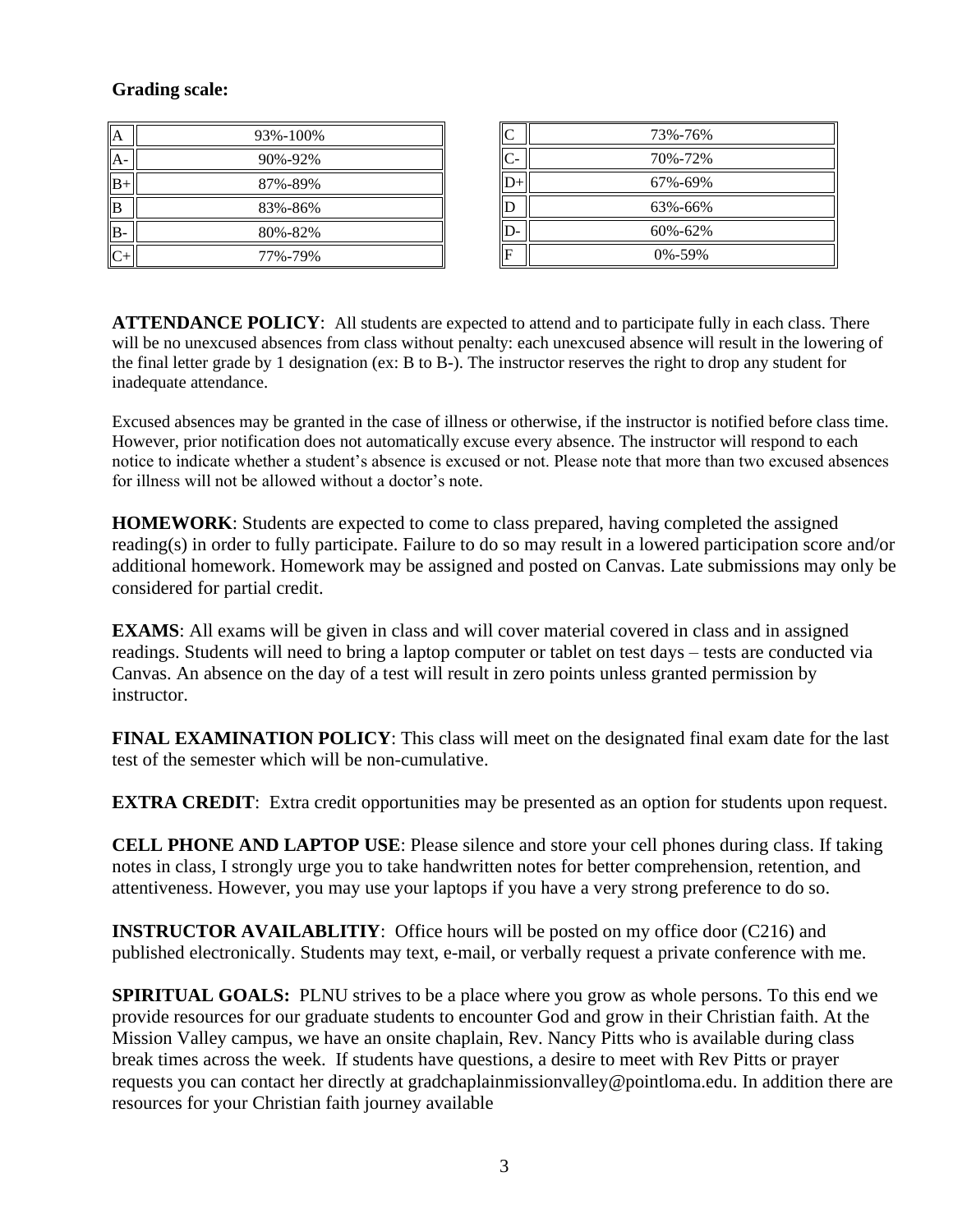at http://www.pointloma.edu/experience/faith/graduate-student-spiritual-life

# **PLNU COPYRIGHT POLICY**

Point Loma Nazarene University, as a non-profit educational institution, is entitled by law to use materials protected by the US Copyright Act for classroom education. Any use of those materials outside the class may violate the law.

# **PLNU ACADEMIC HONESTY POLICY**

Students should demonstrate academic honesty by doing original work and by giving appropriate credit to the ideas of others. Academic dishonesty is the act of presenting information, ideas, and/or concepts as one's own when in reality they are the results of another person's creativity and effort. A faculty member who believes a situation involving academic dishonesty has been detected may assign a failing grade for that assignment or examination, or, depending on the seriousness of the offense, for the course. Faculty should follow and students may appeal using the procedure in the university Catalog. See Academic Policies in the Graduate and Professional Studies Catalog for definitions of kinds of academic dishonesty and for further policy information.

# **PLNU ACADEMIC ACCOMMODATIONS POLICY**

If you have a diagnosed disability, please contact Jean Moncada in the Center for Student Success (CSS) within the first two weeks of class to demonstrate need and to register for accommodation by phone at (619) 563-2849 or by e-mail at jmoncada@pointloma.edu. Ask your academic advisor or program director for any additional accommodation information.

# **PLNU ATTENDANCE AND PARTICIPATION POLICY**

Regular and punctual attendance at all classes is considered essential to optimum academic achievement. If the student is absent from more than 10 percent of class meetings, the faculty member can file a written report which may result in de-enrollment. If the absences exceed 20 percent, the student may be de-enrolled without notice until the university drop date or, after that date, receive the appropriate grade for their work and participation. See Academic Policies in the Graduate and Professional Studies Catalog for additional detail.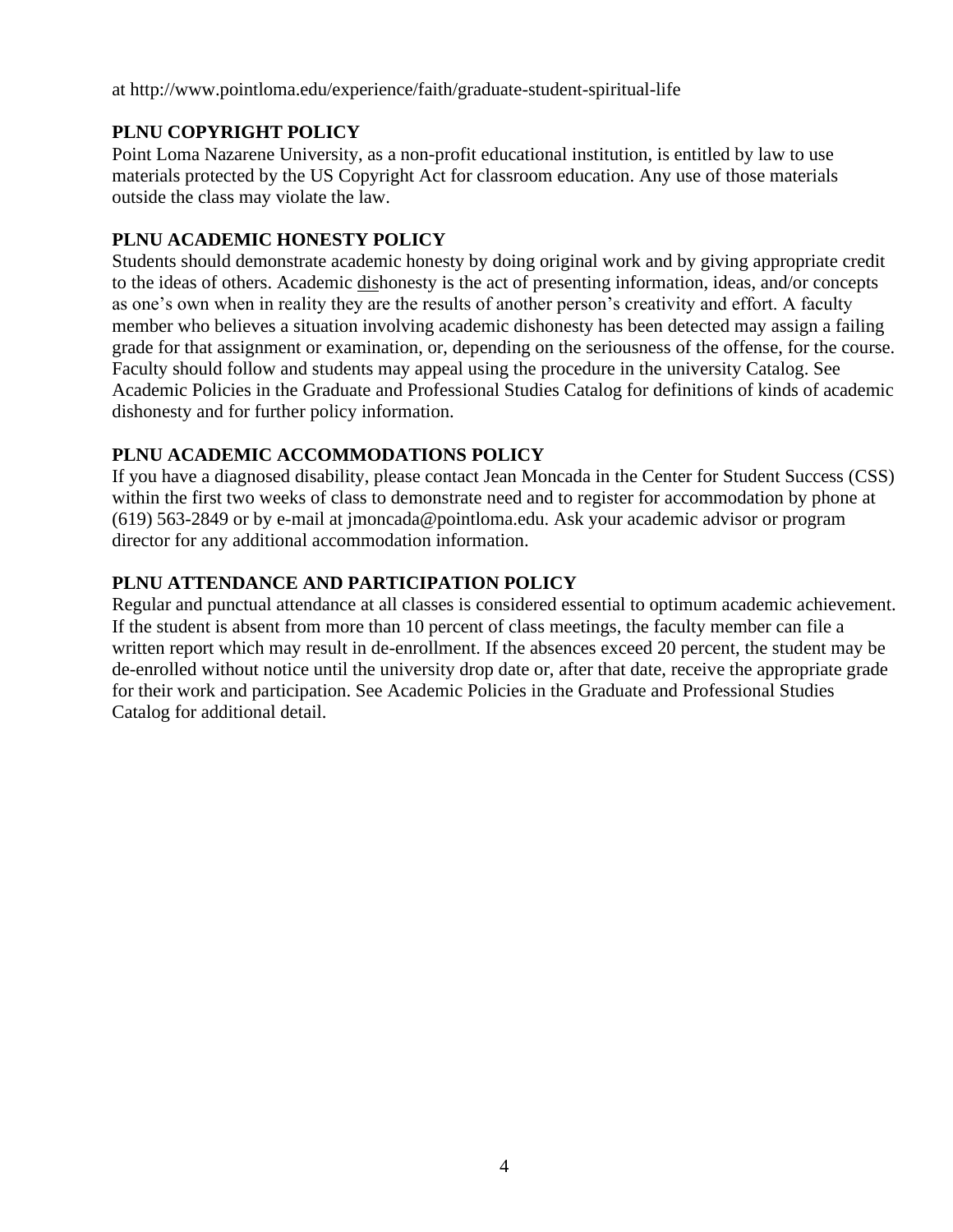# Semester Outline \*Subject to change with notification from instructor

| Week           | <b>Date</b>         | Day   | <b>Topic</b>                                      | Event                          | <b>Assigned Reading</b>                                                          |
|----------------|---------------------|-------|---------------------------------------------------|--------------------------------|----------------------------------------------------------------------------------|
| $\mathbf{1}$   | Thursday            | 9/5   | Early Italian Song - Caccini, Scarlatti,          | Syllabus                       | Kimball "Intro to Italian Song" 407-408,                                         |
| $\overline{2}$ | Tuesday             | 9/10  | Handel<br>19th C. Italian Song: Rossini, Bellini, | Overview                       | Grove entry posted on Canvas<br>Kimball "19 <sup>th</sup> c. Italian Song" p.426 |
|                |                     |       | Verdi                                             |                                | intro to Bellini p.426, Rossini p.428,                                           |
|                |                     |       |                                                   |                                | Verdi p.432, Tosti p. 434                                                        |
|                |                     |       |                                                   |                                | Grove entry posted on Canvas                                                     |
|                | Thursday            | 9/12  | Donaudy, Respighi, Neapolitan Song                |                                | Kimball intro to Respighi p.437,                                                 |
|                |                     |       |                                                   |                                | Donaudy p.438 and Grove entry on                                                 |
|                |                     |       |                                                   |                                | "Neopolitan Song"                                                                |
| 3              | Tuesday             | 9/17  | Spanish Song - Granados, de Falla,                |                                | Kimball intro to Spanish Song p.495-                                             |
|                |                     |       | Rodrigo                                           |                                | 496, intro to Granados p.499, de Falla                                           |
|                |                     |       |                                                   |                                | p.502, and Rodrigo p.516                                                         |
|                | Thursday            | 9/19  |                                                   | Test #1 $-$<br>Italian and     |                                                                                  |
|                |                     |       |                                                   | Spanish                        |                                                                                  |
| 4              | Tuesday             | 9/24  | Introduction to Lieder - Mozart and               |                                | Kimball p.39-41; intro to Mozart p.44                                            |
|                |                     |       | Beethoven, prominent German                       |                                | and Beethoven p.46-47                                                            |
|                |                     |       | poets                                             |                                |                                                                                  |
|                | Thursday            | 9/26  | Schubert                                          |                                | Kimball intro to Schubert p.52-53                                                |
| 5              | Tuesday             | 10/1  | Schumann - song cycles                            |                                | Kimball Intro to Schuman and                                                     |
|                |                     |       |                                                   |                                | overview of Liederkreis, Frauenliebe                                             |
|                |                     |       |                                                   |                                | und Leben, Dichterliebe, and Myrten                                              |
|                |                     |       |                                                   |                                | $(77-84)$                                                                        |
|                | Thursday            | 10/3  | R. Schumann cont., Clara Schumann,                |                                | Kimball intro to Clara Schumann p.91-                                            |
|                |                     | 10/8  | and Wagner<br><b>Brahms</b>                       |                                | 92, Wagner p.98-99                                                               |
| 6              | Tuesday<br>Thursday | 10/10 | Wolf                                              |                                | Kimball intro to Brahms p.103<br>Kimball intro to Hugo Wolf p.111-113            |
| 7              | Tuesday             | 10/15 | <b>Mahler and Strauss</b>                         |                                | Kimball intro to Mahler p.127 and                                                |
|                |                     |       |                                                   |                                | Strauss p.132                                                                    |
|                | Thursday            | 10/17 | Schoenberg, Marx, Korngold, Weil                  |                                | Kimball intro to Schoenberg p.139-                                               |
|                |                     |       |                                                   |                                | 140, Marx p.142, Korngold p.147-148,                                             |
|                |                     |       |                                                   |                                | and Weil p.150-151                                                               |
| 8              | Tuesday             | 10/22 |                                                   | German                         |                                                                                  |
|                | Thursday            | 10/24 |                                                   | <b>Review Day</b>              |                                                                                  |
|                |                     |       |                                                   | Test #2 $-$<br>German          |                                                                                  |
| $9\,$          | Tuesday             | 10/29 | Berlioz, Gounod, Liszt (Hungarian),               |                                | Kimball intro to Berlioz p.158-159,                                              |
|                |                     |       | <b>Bizet</b>                                      |                                | Gounod p.162-163, Liszt p.94-95, Bizet                                           |
|                |                     |       |                                                   |                                | p.170                                                                            |
|                | Thursday            | 10/31 | Duparc, Viardot, Chausson, Hahn                   |                                | Kimball intro to Duparc p.173-174,                                               |
|                |                     |       |                                                   |                                | Viardot p.165-166, Chausson p.177-                                               |
|                |                     |       |                                                   |                                | 178, and Hahn 210                                                                |
| 10             | Tuesday             | 11/5  | Fauré                                             |                                | Kimball intro to Fauré p.180-182                                                 |
|                | Thursday            | 11/7  | Debussy                                           |                                | Kimball intro to Debussy p.190                                                   |
|                | <b>SUNDAY</b>       | 11/10 |                                                   | <b>Essay Topic</b><br>Proposal |                                                                                  |
|                |                     |       |                                                   | Due                            |                                                                                  |
| 11             | Tuesday             | 11/12 | Ravel                                             |                                | Kimball intro to Ravel p.212-213,                                                |
|                |                     |       |                                                   |                                | Wikipedia entry on Shéhérazade                                                   |
|                |                     |       |                                                   |                                | posted on Canvas                                                                 |
|                | Thursday            | 11/14 | Poulenc                                           |                                | Kimball intro to Poulenc p.225                                                   |